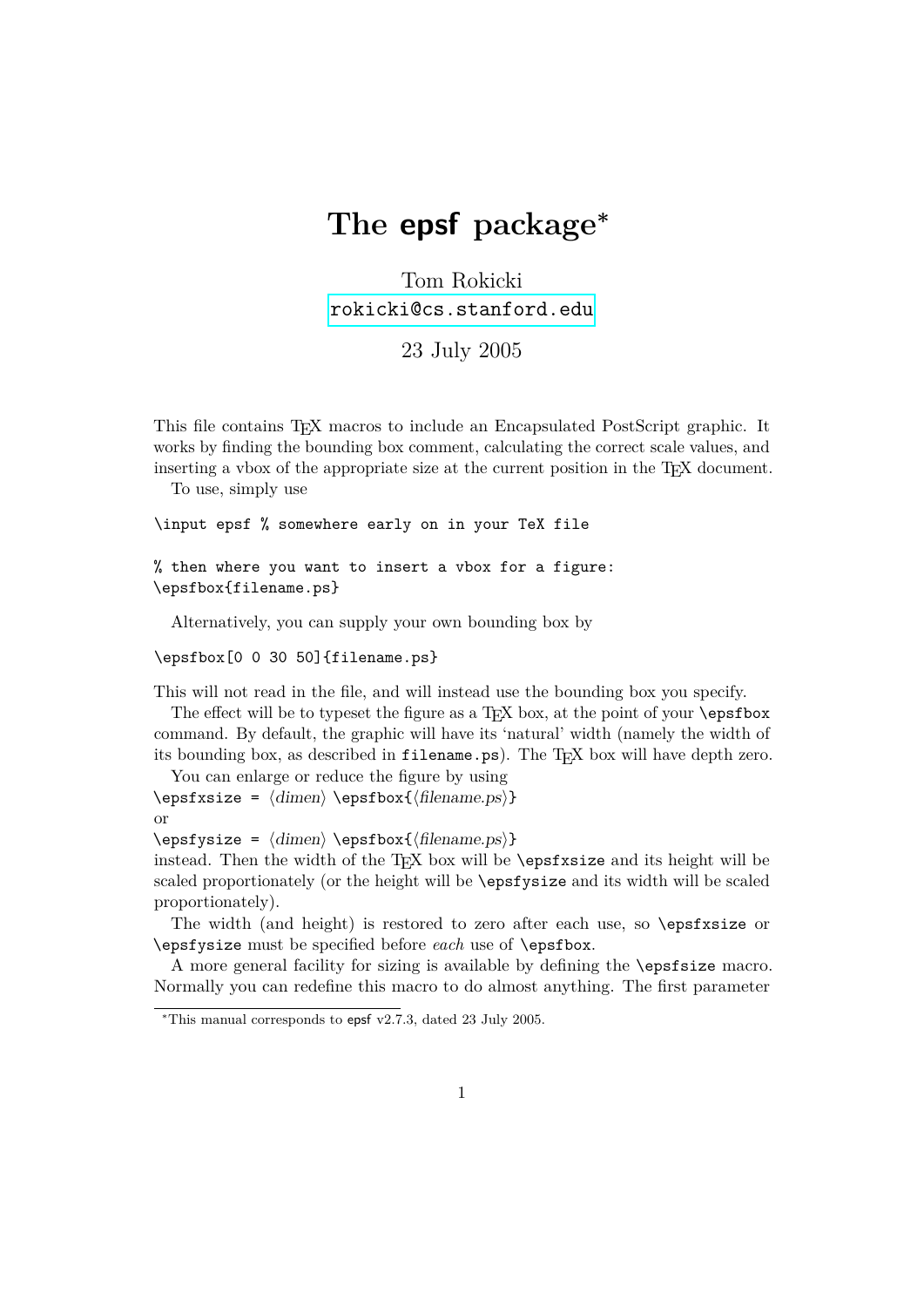is the natural *x* size of the PostScript graphic, the second parameter is the natural *y* size of the PostScript graphic. It must return the xsize to use, or 0 if natural scaling is to be used. Common uses include:

|              | \epsfxsize % just leave the old value alone |
|--------------|---------------------------------------------|
| Opt          | % use the natural sizes                     |
| #1           | % use the natural sizes                     |
| <b>hsize</b> | % scale to full width                       |
| 0.5#1        | % scale to 50% of natural size              |
|              | \ifnum #1 > \hsize \hsize \else #1\fi       |
|              | % smaller of natural, hsize                 |

If you want T<sub>E</sub>X to report the size of the figure (as a message on your terminal when it processes each figure), use '\epsfverbosetrue'.

If you only want to get the bounding box extents, without producing any output boxes or \special{}, then use \epsfgetbb{ $\{filename\}$ }. The bounding box corner coordinates are saved in the macros \epsfllx, \epsflly, \epsfurx, and \epsfury in PostScript units of big points.

## **Revision history:**

- epsf.tex macro file: Originally written by Tomas Rokicki of Radical Eye Software, 29 Mar 1989.
- Revised by Don Knuth, 3 Jan 1990.
- Revised by Tomas Rokicki, 18 Jul 1990.

Accept bounding boxes with no space after the colon.

• Revised by Nelson H. F. Beebe  $\leq \epsilon$  Seebe@math.utah.edu>, 03 Dec 1991 [2.0].

Add version number and date typeout.

Use \immediate\write16 instead of \message to ensure output on new line. Handle nested EPS files.

Handle %%BoundingBox: (atend) lines.

Do not quit when blank lines are found.

Add a few percents to remove generation of spurious blank space.

Move \special output to \epsfspecial{ $\{filename\}$ } so that other macro packages can input this one, then change the definition of \epsfspecial to match another DVI driver.

Move size computation to \epsfsetsize which can be called by the user; the verbose output of the bounding box and scaled width and height happens here.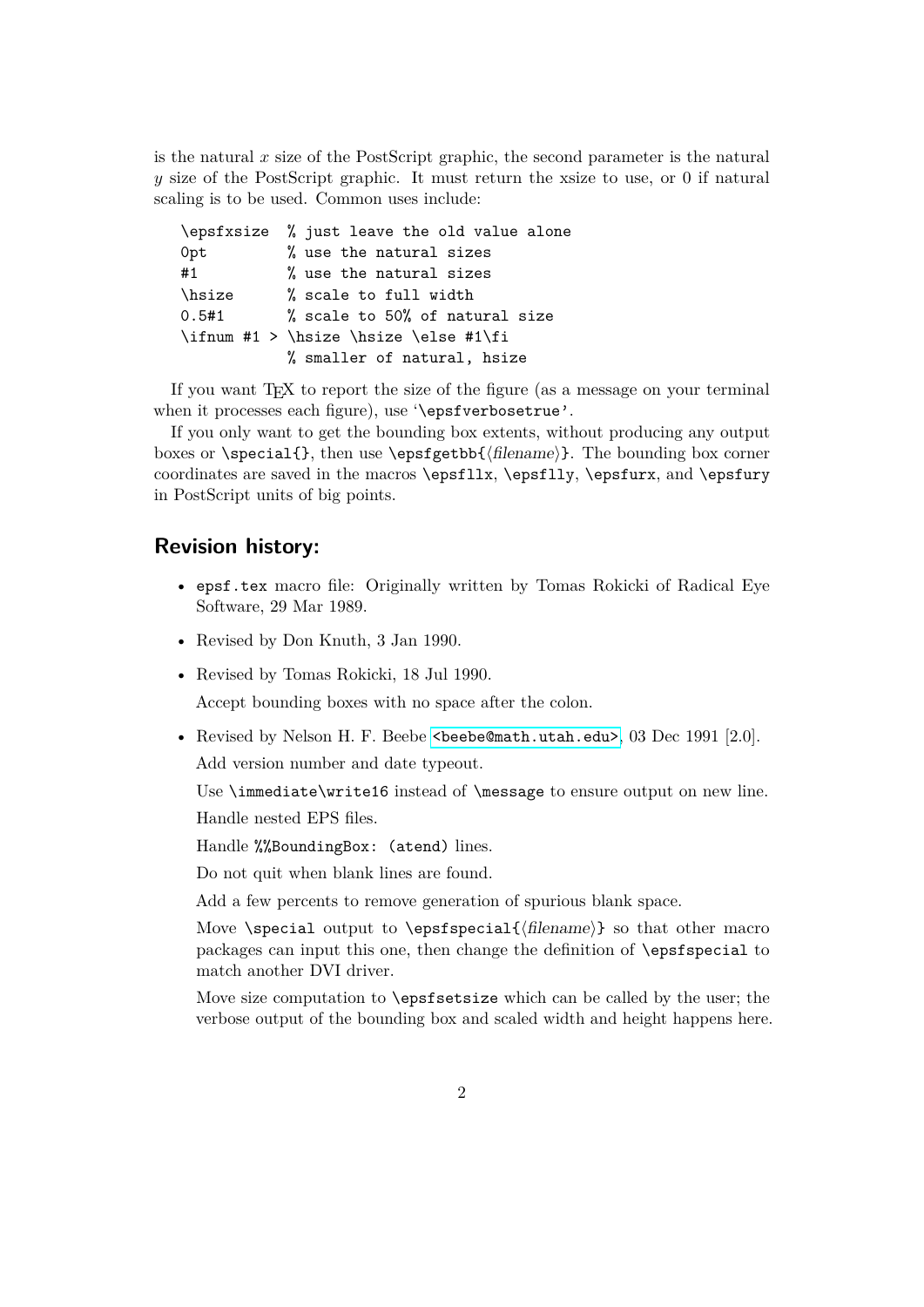- Revised by Nelson H. F. Beebe [<beebe@math.utah.edu>](mailto:beebe@math.utah.edu), 05 May 1992 [2.1]. Wrap \leavevmode\hbox{} around \vbox{} with the \special so that \epsffile{} can be used inside \begin{center}...\end{center}
- Revised by Nelson H. F. Beebe <br/>beebe@math.utah.edu>, 09 Dec 1992 [2.2].

Introduce \epsfshow{true,false} and \epsfframe{true,false} macros; the latter suppresses the insertion of the PostScript, and instead just creates an empty box, which may be handy for rapid prototyping.

• Revised by Nelson H. F. Beebe <br/>beebe@math.utah.edu>, 14 Dec 1992 [2.3].

Add \epsfshowfilename{true,false}. When true, and \epsfshowfalse is specified, the PostScript file name will be displayed centered in the figure box.

- Revised by Nelson H. F. Beebe  $\leq$ beebe@math.utah.edu>, 20 June 1993 [2.4]. Remove non-zero debug setting of \epsfframemargin, and change margin handling to preserve EPS image size and aspect ratio, so that the actual box is  $\epsilon + \epsilon + \epsilon$  wide by  $\epsilon + \epsilon + \epsilon$ high. Reduce output of \epsfshowfilenametrue to just the bare file name.
- Revised by Nelson H. F. Beebe <br/>beebe@math.utah.edu>, 13 July 1993 [2.5]. Add \epsfframethickness for control of \epsfframe frame lines.
- Revised by Nelson H. F. Beebe <br/>beebe@math.utah.edu>, 02 July 1996 [2.6] Add missing initialization \epsfatendfalse; the lack of this resulted in the wrong BoundingBox being picked up, mea culpa, sigh. . .
- Revised by Nelson H. F. Beebe [<beebe@math.utah.edu>](mailto:beebe@math.utah.edu), 25 October 1996 [2.7]

Update to match changes in from dvips 5-600 distribution: new user-accessible macros: \epsfclipon, \epsfclipoff, \epsfdrafton, \epsfdraftoff, change \empty to \epsfempty.

• Revised by Nelson H. F. Beebe <br/>beebe@math.utah.edu>, 18 May 2002 [2.7.1]

Add write statements to echo input file names. Prior to that change, an error in such a file could be quite hard to track down: a long list of TFX page numbers could suddenly be followed by "TEX buffer capacity" exceeded, without any indication of the file that was responsible.

• Revised by Nelson H. F. Beebe <br/>beebe@math.utah.edu>, 16 May 2003 [2.7.2] Supply two critical percent characters that were mistakenly omitted in version 2.7.1, and resulted in a small amount of spurious horizontal space.